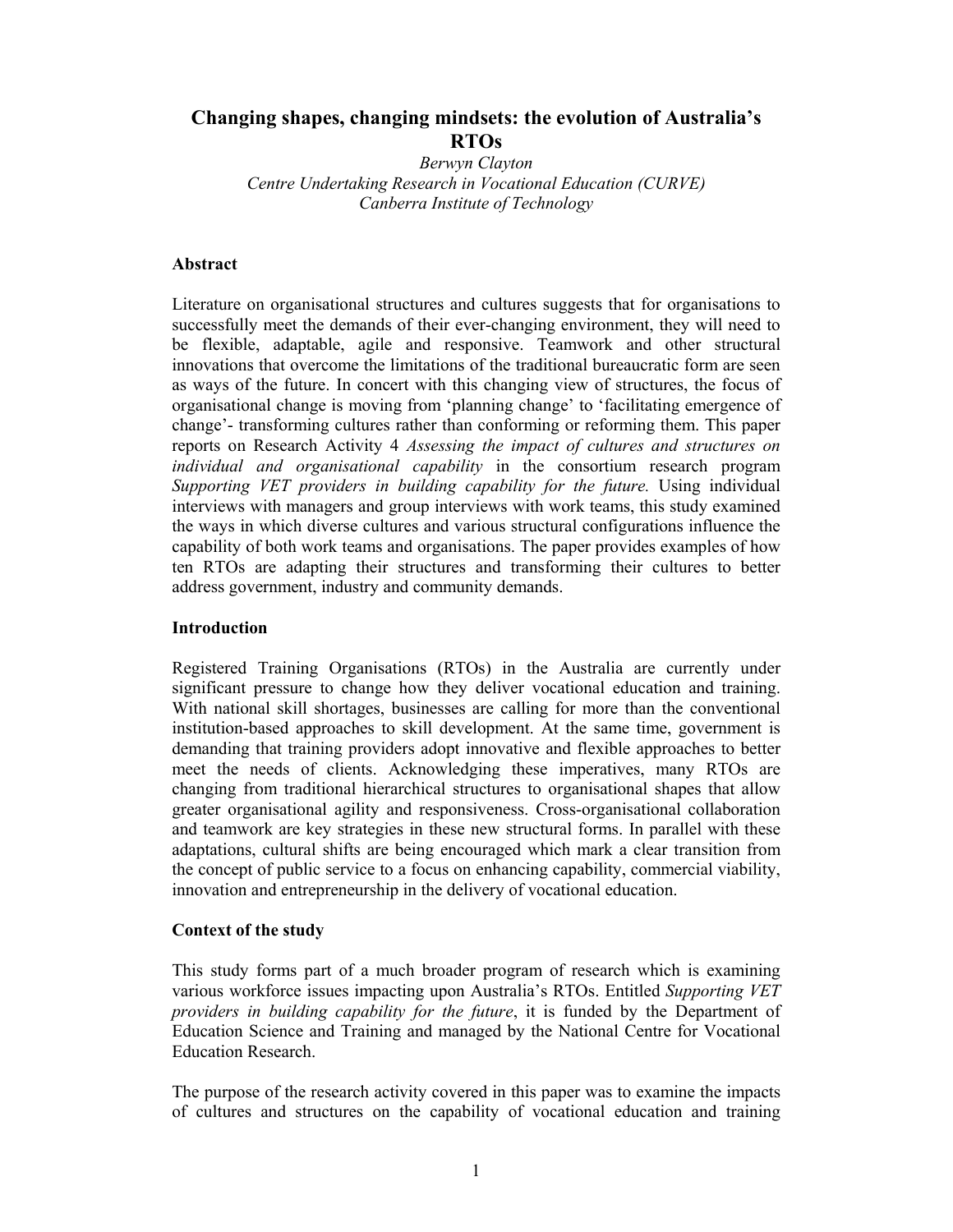providers. The study was set up to describe the ways in which organisational cultures and organisational structures shape what is possible within RTOs and to identify strategies for adapting structure and changing cultures. Within this context, the following research questions were framed:

- 1. To what extent and in what ways do the cultures with RTOs influence team and organisational capability?
- 2. In what ways and for what purposes are RTOs adapting their organisational structures and cultures to enhance team and organisational capability?

# **Literature review**

Globalisation, technology, increased competition, new economies and new ways of working are challenging organisations to adjust – whether they are business, public service or educational institutions. The adjustment for the vocational training and education sector has been to transform from a large supply-driven bureaucracy into a leaner market-focused service industry (ANTA, 2004).

That such large changes threaten the quality of vocational training and education was a consistent concern voiced during consultations in RTOs across Australia at the start of the consortium research program. Issues of culture and structure were two facets of organisational life that were seen as central to the enhancement of the capability of training providers.

Much literature has shown that organisational structure and culture exist in close alignment with overlapping functions, although one is not necessarily a substitute for the other. Together they provide a focus for enabling organisations and individuals to reduce uncertainty, variability and ambiguity, providing a framework for acting in a consistent manner.

On the issue of structure, Mintzberg (1979; 1989) and others have shown the influence that environment has on the structure of organizations and the way in which they evolve. They claim that an organization's structure is largely determined by the diversity in its environment and the variety of structures relates specifically to the degree of complexity and the pace of change.

According to Gunneson (1997) agility is a critical structural element in achieving organisational effectiveness and efficiency. Agility relates to the capacity of an organization to operate profitably while adapting to meet the complex needs of a dynamic and competitive environment. Traditional organisational structures are being tested by demands for greater adaptability and flexibility. Highly bureaucratic or mechanistic (Burns & Stalker, 1961) organisational structures are making way for more organic structural approaches.

Throughout the many discussions on the merits of various organisational structures – it is also made clear that in reconfiguring an organisation to enhance its performance, there is no one appropriate or ideal structure. Further, there is agreement that many organisations have hybrid structures in which a several different structures happily coexist (Mintzberg, 1989; Peters, 1993; Drucker, 1999).

On the issue of culture, many authors agree that understanding culture and viewing organisational life from a cultural perspective are key tools to achieve organisational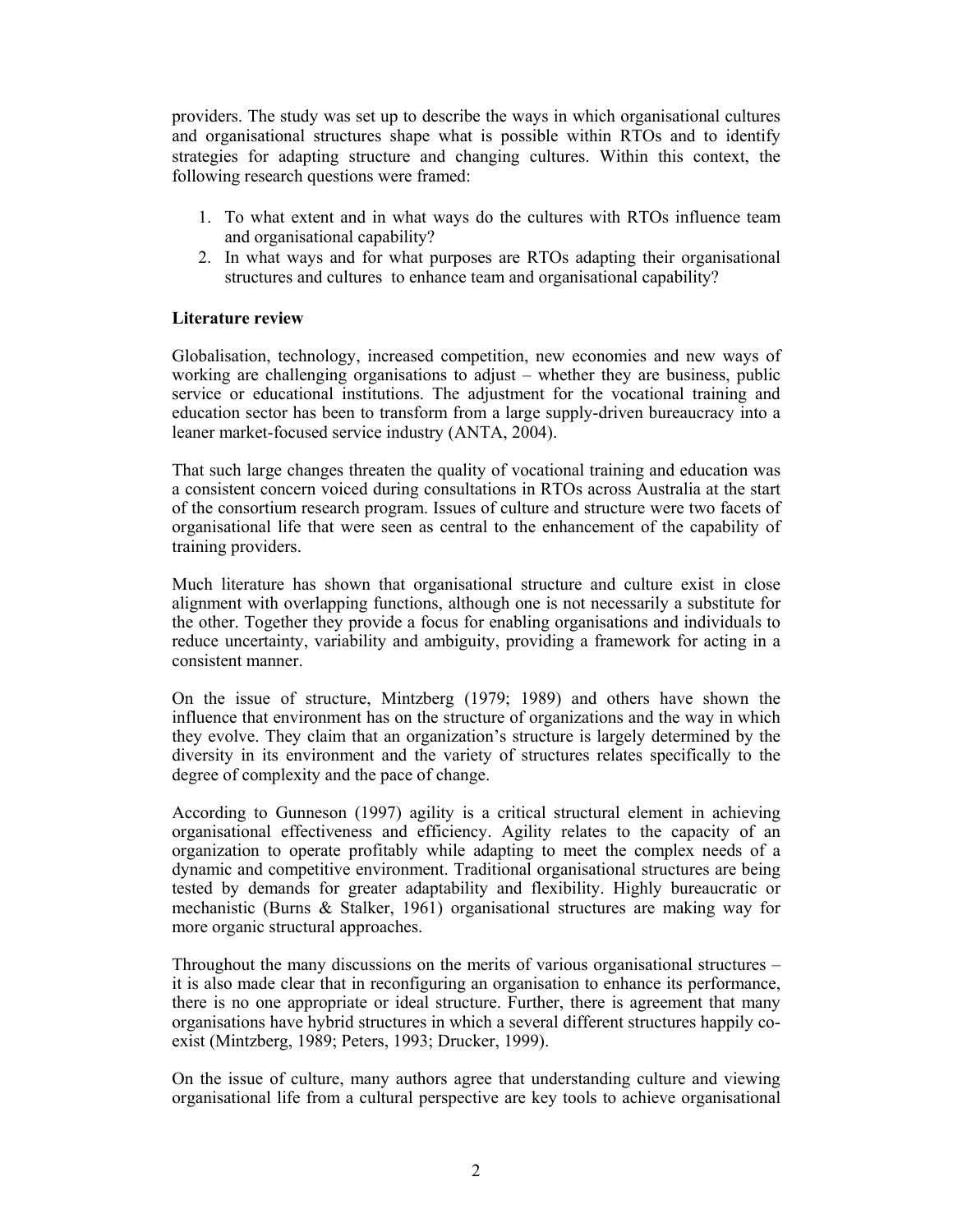effectiveness, while manipulating culture in organisations for a 'quick-fix' is likely to be superficial and ineffective.

A number of writers explain how an understanding of culture in organisations, and its relationship with capability and performance, could lead to more effective management and leadership. Martin (2002) and Alvesson (2002) have shown how this understanding can offer managers solutions and ideas for everyday interactions which can eliminate contention, and can help organizations to increase capability, productivity and even profitability. Schein (1985, 1992, 2004) suggests that understanding how leaders create culture and how culture defines and creates leaders, illuminates leadership–a critical variable in defining success or failure.

Schein (1992) also suggests that a key to organisational effectiveness is to identify and effectively manage the complexity of varying cultures that exist within organisations, to develop synergies between them and, where possible, prevent them from conflicting with each other. He contends that organisational culture is even more important today than it has previously been, to improve efficiency, deliver high quality services and meet the expectations of increasingly sophisticated clients.

Much of the literature consulted for this research confirms the importance of both culture and structure for organisations in an environment which has created a great need for strategic innovation, coordination and integration across organisational units.

# **Methodology**

### *Research methods*

The research methods used in this study were a review of the relevant literature, semistructured interviews and focus group interviews. Participant questionnaires were also developed to support all interviews. A review of key organisational documents such as strategic plans, people plans and websites was undertaken and interviewer observations sheets were also used in support of the main data collection.

# *Sample details*

Ten registered training organisations (RTOs) participated in the study – seven TAFE institutes, one small private provider, an Adult and Community Education (ACE) provider and a large enterprise-based provider. These organisations were drawn from all states and the Australian Capital Territory, while the enterprise-based training provider delivers training across Australia. Each participating RTO was selected because it was representative of the diverse organisations that populate the sector small and large, metropolitan and regional, geographically dispersed, dual sector and nationally-focussed.

Informants within individual RTOs came from four different levels within the structure: the chief executive officer, two senior managers, two middle managers or supervisors and two work teams which worked directly to the middle managers involved in the study. In total, 43 interviews and 16 focus groups were conducted.

#### *Data Collection*

Semi-structured individual interviews with the chief executive officers, and interviews (some joint) with senior managers and middle managers were supported by participant questionnaires designed to focus the informants' thinking. Where available, documentation relating to organisational visions, missions and values together with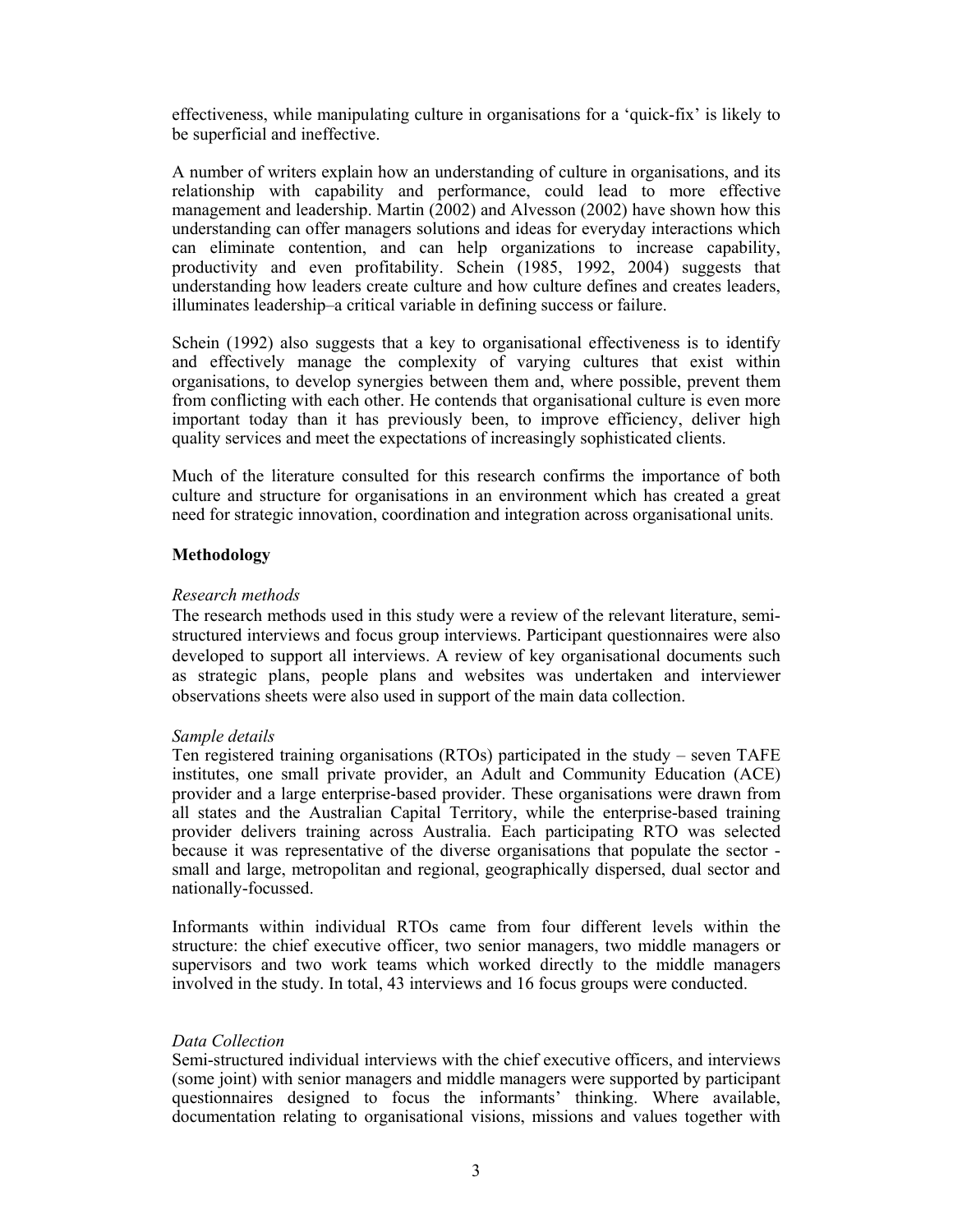organisational charts outlining structures was collected. Material was also accessed from the websites of each of the organisations.

Finally, the literature review which provided the base information for the study drew on material from a variety of fields including organisational theory, organisational behaviour, management and change management.

### *Data analysis*

Semi-structured interviews and focus group interviews were recorded and transcribed. From the transcripts, major themes relating to the research questions and subquestions were identified. These themes were then populated by supporting detail from the transcriptions, questionnaires, the organisational documents and researcher observations. Cross analysis of this information was carried out to identify consistencies, variations and interrelationships between various levels of managers and between work teams, as well as between provider types.

# **Organisational culture: changing mindsets**

As would be expected with information drawn from such disparate organisations, the research revealed patterns of both cultural unity and diversity across the sample. Of particular interest, was the variation of opinion coming from people at different levels in the one organisation.

### *Differing perspectives*

In the group of seven TAFE institutes there was uniformly a disjunction between the experience of organisational culture at the work team level and management levels, even in the most unified and harmonious of institutes. Work teams typically saw their team cultures as being student and community-focused. They were proud of their professionalism, supportiveness and achievements. However, they frequently felt at odds with senior management who were seen to be dollar driven, more concerned with budgets, marketing, processes, targets, audits, compliance, strategic alliances and external environments rather than with education.

Senior managers and CEOs clearly articulated broad views of culture in their organisations which were generally shared by all levels of their organisations. However, the interviews also confirmed the work team views that senior managers and particularly CEOs were indeed strongly focused on government pressures, commercial necessities and industry demands. They were also focused on barriers to organisational effectiveness such as industrial relations and human resources constraints or the unevenness and slow speed of change throughout organisations. Cultural shifts were seen to be essential if their organisations were to effectively address the demands being placed upon them from government, industry and their communities.

The TAFE middle managers – typically the link between work teams and senior managers and CEOs – were not as involved in these cultural disjunctions. They were more involved in the practical expression of culture and culture change. They typically mentioned the 'them and us' conflicts in organisations more often than CEOs did, and talked about means to resolve conflicts.

Interviews in non-TAFE RTOs presented a more unified view across levels, possibly because they tapped into less diversity of opinion than in TAFE institutes. The small ACE organisation visited lacked the complexity of the large TAFEs, with no middle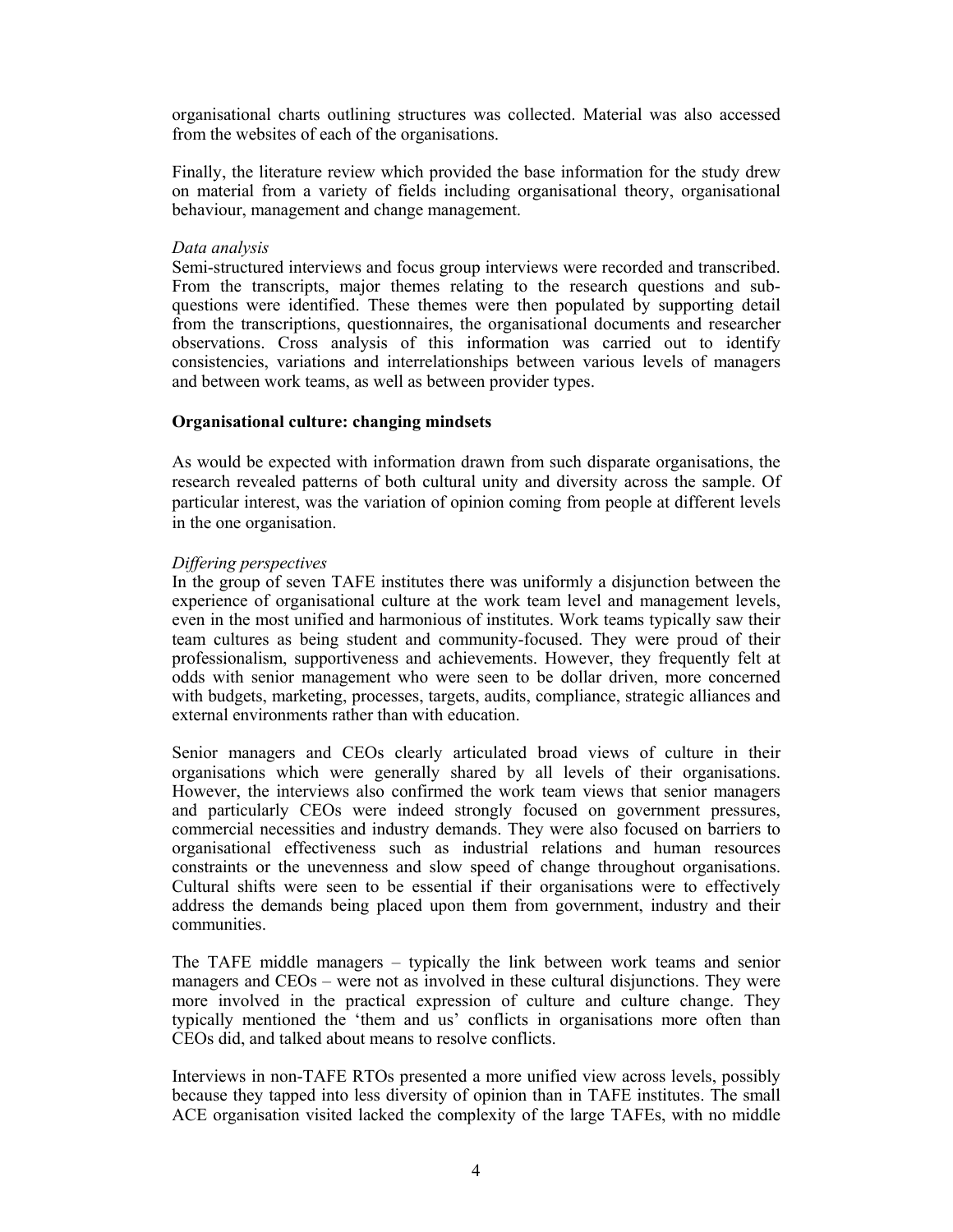manager level interviews recorded. Interviews there showed a congruence between the work team and management levels in both their perceptions of their organisation's culture and the pace of culture change.

The large enterprise RTO and the small private provider visited, also expressed unified views of culture. In the large enterprise RTO, only the CEO was interviewed, and he said that a unified culture was an organisational goal. He spoke of methods of working across brand 'silos' for a unified culture which was the focus of a new 5 year strategy about to be released. In the small private provider both the work team and joint CEOs were interviewed, and their views of culture were similar: professional, flexible, and people-centred. The CEOs suggested that they themselves represented the culture – and in all but the enterprise RTO, the work teams agreed.

### *Multiple cultures*

Interviews at all levels of the seven TAFE organisations visited for this research showed a widespread acceptance of multiple cultures. When asked to describe their organisations' cultures, interviewees used words indicating multiplicity: huge, diverse, complex, confused, fragmented, forming and transitional.

The multiplicity of cultures was based on vocational difference: typically the 'tribal' or 'blokey' cultures of trades areas contrasted with the 'soft' cultures of access and equity areas and community studies. Interviewees also spoke of multiple cultures being aligned with disciplines, client groups, industries or faculties – and even with gender. As well, cultural variation was often linked to individuals, their work and work ethics, standards, approaches, personal management and leadership styles, cohorts, and age groups.

Interviewees made frequent references to multiple cultures which had considerable stability of boundaries and which contributed to the formation of compartmentalised sectors or 'silos' in organisations. For example, faculties were typical cultural silos. However, they also referred to the idea that cultures cut across each other so that workers could belong to a number of different cultures simultaneously. For example, members of a trade culture in an organisation could also belong to either a dynamic culture or a change-averse culture.

In TAFE organisations, multiple cultures were seen to be irrelevant to how an organisation was perceived from the outside. However, many interviewees admitted positive gains in having multiple cultures within organisations. Multiplicity enabled diverse educational approaches appropriate for different vocational areas, different industries and different geographical areas; it provided opportunities for celebrating the achievements of those who do things differently; and it offered potential for showing what could be done (or what should not be done).

Yet other interviewees warned that multiple cultures could become a weakness if they were not sustained by good internal process or became a source of tension. For example, if cultures became constituencies based on 'historical baggage' of power or power maintenance, rather than working on creating a functional and integrated organisation, this could harm the organisation. Likewise multiple cultures could be a weakness if they became closed cultures holding onto knowledge and what they had developed, rather than offering opportunities, taking risks, and allowing understanding of, or movement between cultures.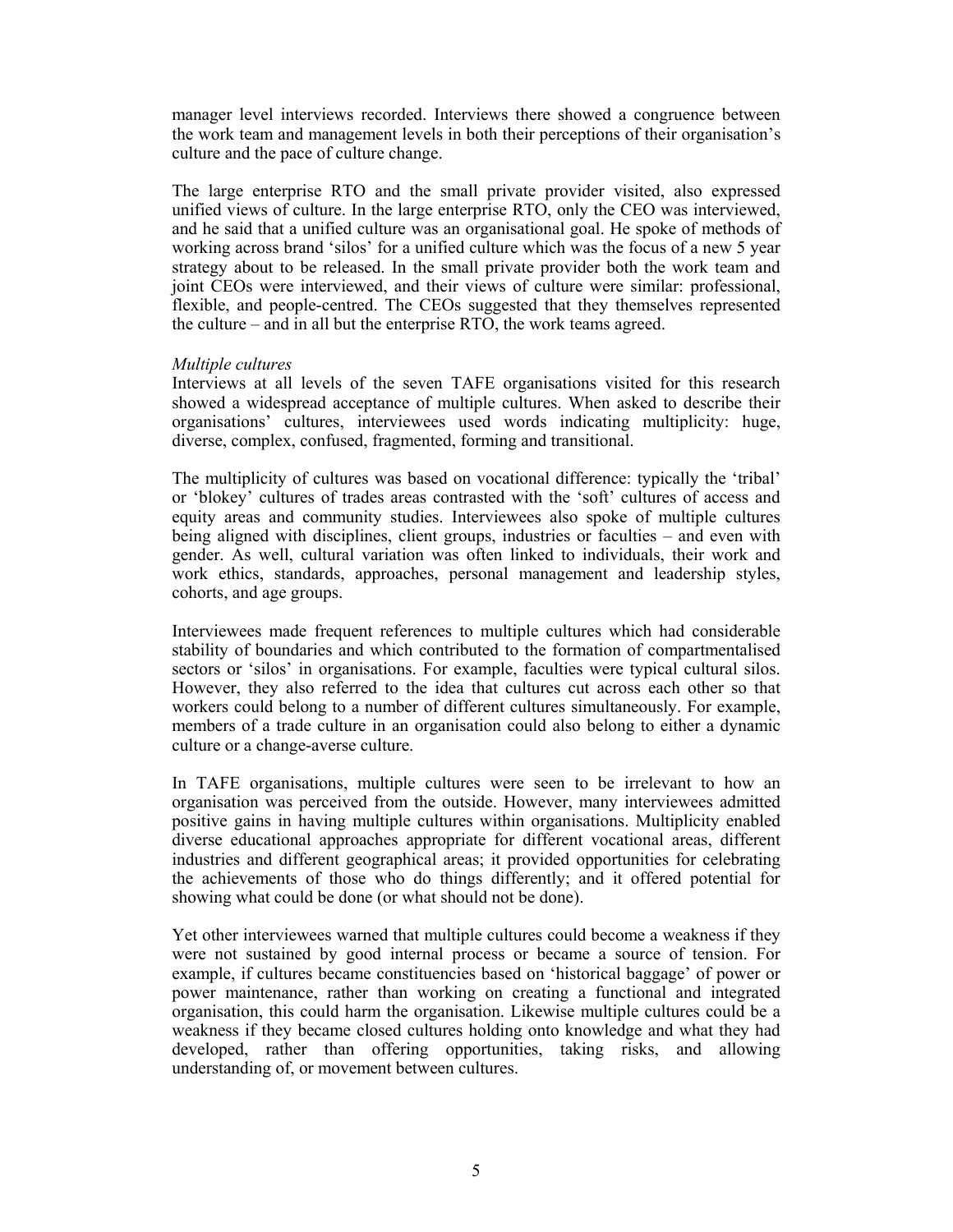Interviewees recognised the existence of over-arching organisational cultures, in descriptions sometimes in positive terms such as professional, loyal, can-do and nimble, but at other times in negative terms such as change averse, bureaucratic and blokey. There was a general recognition that an overarching culture needed to have a critical weight to balance multiple cultures.

The only organisation researched which reported no real multiplicity of cultures was the small private training provider which depended on a unified focus for its existence.

### *Organisational culture: the challenges*

Interviewees recognised that organisational culture posed challenges to organisational effectiveness – and capability. As a consequence, there was often discussion on shifting existing mindsets in order to take on the challenges of the future.

Reconciling cultural goals with reality was cited as a prime challenge. One interviewee described the 'inevitable' gap between espoused and lived cultures. On any one day people could point to behaviours that were not consistent with the culture that was espoused. The challenge for an organisation was to communicate, discuss and become comfortable with ambiguity to help people live with the inconsistency between espoused and lived cultures, rather than see it as hypocritical and become cynical about the organisation.

Achieving some sort of cultural balance was also a prime concern, whether this was balancing the strengths of multiple cultures with the destructive effects of 'us and them', or balancing multiple cultures within a unifying culture. The particular balance between a unity of culture and the diversity of culture was an expression of the individuality of each RTO visited, and a measure of the effectiveness of the way all levels of an organisation met this particular organisational challenge.

# **Organisational structure: changing shapes**

In an attempt to enhance flexibility and meet the challenges of rapid change and increasing complexity, organisations in business and education have shifted from hierarchical, bureaucratic structures to more organic, flatter, matrix or network structures characterised by empowered teams coordinated by vision or purpose rather than policies and procedures. The major impetus for these reconfigurations is the need to develop the organisational agility to focus on clients as core business.

#### *Incremental adjustments or structural upheaval*

It is suggested in the literature that structural rejuvenation does not necessarily have to take on the form of wholesale restructure, but opportunities need to be provided for parts of organisations to adjust as needed and in a manner that supports flexibility and innovation. This idea was supported by the organisations in this study as most had undergone some structural change in an ongoing way over the last decade. Changes ranged from partial restructures; the amalgamation of a number of TAFE colleges into a larger organisation; the drawing together of TAFE colleges and a university to form a dual sector organisation, various reconfigurations of campuses, geographic focuses and functions through to complete systemic upheaval and restructure.

In this latter instance, a smaller TAFE institute is moving from a highly traditional, hierarchical and bureaucratic structure where power resided with the institute director to a larger structure that is designed to better support innovative and entrepreneurial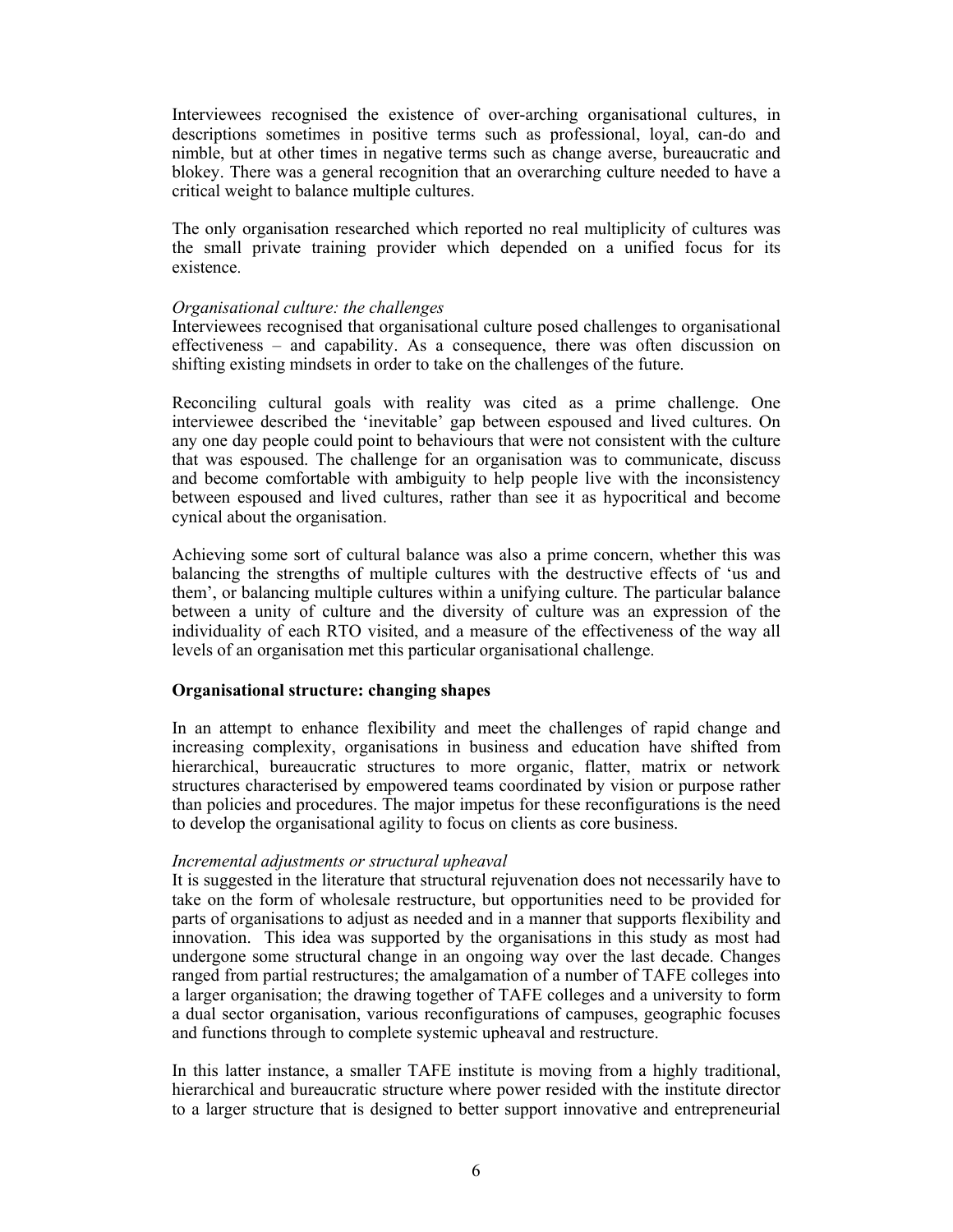activity on a grand scale. The sheer size of the restructuring activity has determined that the final structure will not be in place for at least eighteen months. More importantly, there is a considerable degree of uncertainty about exactly what shape the new organisation will take.

Of all of the participating organisations, only the private provider has retained its original compact shape, seen to be so appropriate to a small entrepreneurial organisation.

### *Devolved decision making – empowerment and responsibility*

The most common adaptation nominated by large public providers was the introduction of teams in various forms. Semi-autonomous teams, self-directed teams or cross-functional teams are seen to have greater capacity to work more closely with clients and to respond quickly to the changing demands. In initiating such teams, senior and middle managers have empowered teams to manage budgets, generate business and to develop innovative training strategies.

In the most comprehensive example of this approach, ninety-two enterprise delivery teams, each led by a team leader, are responsible for the public provision of 'responsive, relevant and client-focussed' education and training services across the state. With an emphasis on 'enterprise', this organisational reconfiguration not only provides a greater degree of flexibility, it also ensures that the responsibility for servicing the training needs of various businesses rests with teams of teachers in enterprise workplaces.

In contrast, the 'repositioning' of another large metropolitan public provider initially saw a good deal of the management responsibility pushed upwards, but the Chief Executive Officer (CEO) is now trying to push that responsibility back down by encouraging others at a lower level to take greater responsibility. The philosophy underpinning this approach is the concept of a "team of teams" with a cabinet-style executive management team at the head. An outcome of this empowerment and devolved decision-making, however, has been extended roles, increased responsibility and greater accountability for the teams and particularly their team leaders.

# *Collaboration: breaking down the silos*

A consistent theme particularly in large RTOs was the need to break down the silos or remove the barriers that exist between various parts of their organisations. Crossfunctional and cross-organisational activities are seen to be a way of operating more efficiently while generating greater responsiveness to client demands for tailored training. A number of senior managers suggested that by bringing together disparate people, ideas and experiences from across their organisation they could not only build better working relationships; they could make more informed decisions and hopefully, increase organisational performance.

One TAFE institute for example, was looking at ways to remove some of the 'complications' associated with working across faculties, particularly in relation to the management of client relationships. Similarly, looking at the organisation from the customers' point of view was a strategy employed in the reconfiguration of another organisation with a key outcome being the integration of educational programs and student services.

Cross organisational activities are also seen to be a key strategy in bringing together diverse cultures and ways of working that come with the merging of different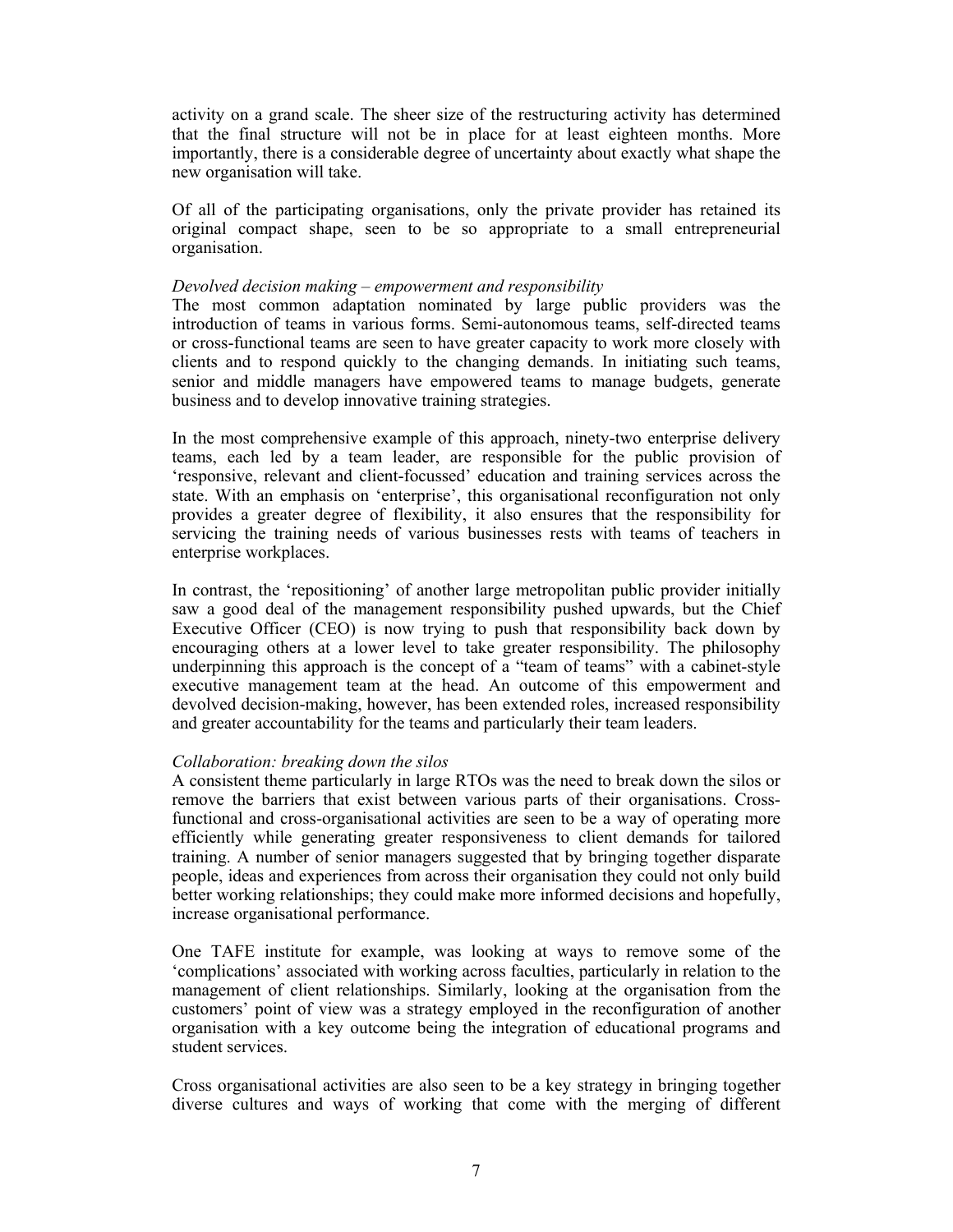institutes into one new organisation. For one TAFE – an amalgamation of three TAFE colleges – this process of breaking down silos has involved the establishment of study area networks. These networks engage practitioners wherever they are delivering, coming together on a regular basis to share resources and undertake professional development activities. The goal is to blur existing structural and cultural boundaries and encourage the development of unitary focus across the disparate groups.

Within the dual sector organisation with its marked 'structural divide', the two teams that informed this research provided clear evidence of how powerful crossorganisational collaboration could be in overcoming the barriers between various parts of the organisation. For example, one team considered that they had broken down the barriers between 'them' and 'us' (TAFE and Higher Education) and suggested that they were 'the bridge' between the different sectoral components of the organisation.

### *New visions of organisational structure*

Organisational charts and descriptions by senior managers provided clear evidence of the diverse ways that organisational structures are now being viewed in a number of the RTOs examined. While only a few exhibited the hierarchical box and line format, others spoke of new shapes for new ways of working and new ways of thinking. For example, one organisation has turned the traditional organisational chart on its head, however there was acknowledgement that it was not a static structure, but one that will be adjusted when required to meet the 'white water' of change in which the organisation is constantly working.

The structure of another TAFE is promoted as an ellipse containing a series of balls representing the Education and Training professional teams and the Organisational Services and Planning and Resources professional teams. In a similar vein, another organisational chart is circular with students, teachers, head teachers and coordinators at the core, surrounded by the functional units clearly focused on the core business - Operational Support for Teaching and Learning, Educational Support for Teaching and Learning, Business Support for Teaching and Learning and People Support for Teaching and Learning.

From these examples, it is evident that the humble organisational chart not only describes the structure of an organisation, it is designed to send a clear cultural message as well.

# **Structure, culture and organisational capability**

In the Australian context of VET, capability has been described as the ability of an organisation to effectively meet its business objectives (ANTA, 2004). Both the literature review and the interviews with individuals and focus group members across the RTOs confirmed a lack of clear definition between terms such as capability, capacity and performance; with capability and performance often being used interchangeably.

# *Differing perceptions of impact*

Across all interviewees, the link between cultural and/or structural change with organisational capability was almost universally accepted. The CEOs of all the organisations considered that the cultural or structural change that their organisation had undergone had impacted positively on their organisation's capability; some went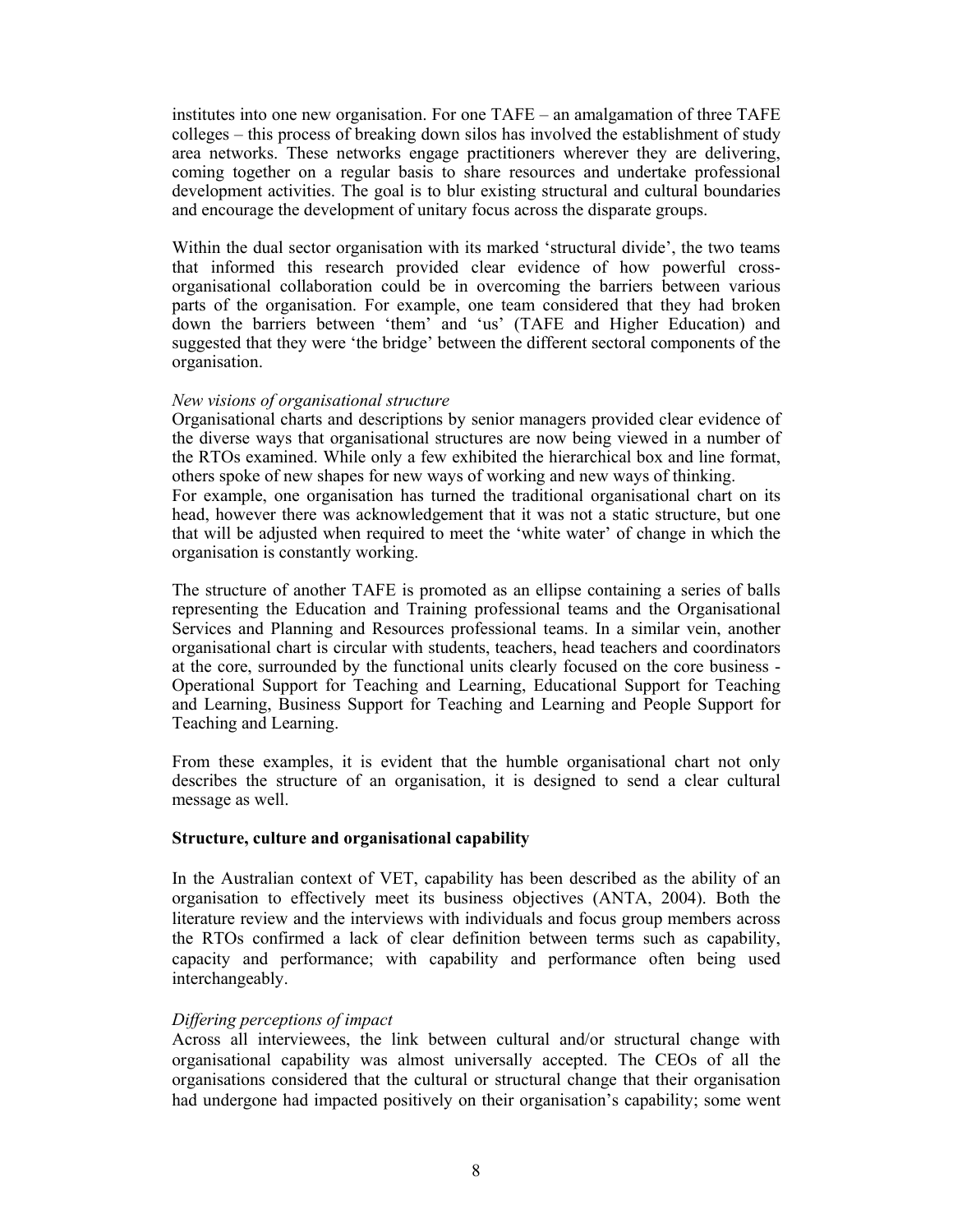so far as to comment that the effect of change was to make them far more capable. Some TAFE executives tended to talk in terms of income generation, performance and meeting KPIs, while others cited being 'significantly closer to employers' and 'having greater credibility with employers', or being 'recognised by industry and communities as providing appropriate education and training to them'. The executives of non-TAFE organisations referred more to capability in terms of efficiencies and responsiveness, speed of decision making as well as increased performance with an emphasis on increasing 'personal responsibility' of individuals.

#### *Capability and the future*

The study also sought views on what changes in either culture or structure would help further build capability of their organisation or work group. As would be expected, most senior managers across all public training providers were strongly focussed on future government policy initiatives, business imperatives, industrial relations issues and the need to constantly adapt to meet changing demands. CEOs recognised that the future success of their organisation was based on their people's talents. Capturing the essence of this view one CEO argued:

When you empower people, put decision making down there, when you encourage innovation, and give them resources to respond to their customers ... and put the right people into management positions to support and encourage it right through…the future is in good hands.

Work teams too were able to articulate an organisation that they aspired to in the future. Many listed cultural and structural attributes they considered were essential to enhanced capability. These included a sense of team, a sense of self worth and being valued and recognised for good performance.

#### **Conclusion**

Informants from all organisations and levels acknowledged the importance of developing sophisticated responses to the demands by government, industry, communities and individuals for greater flexibility and innovation in the provision of VET services. They also recognised that rigid bureaucratic structures and organisational cultures posed challenges to organisational capability. In light of these views, structural adjustments and cultural shifts were underway in each of the RTOs in this study. Team-based approaches, increased empowerment, devolved decisionmaking and cross-organisational collaboration were seen as key structural strategies for generating the flexibility so essential to the new ways of working with clients. Cultural shifts were reflected in an increased focus on clients as core business, as well as a more innovative and entrepreneurial approach to the delivery of vocational education and training.

### **References**

Alvesson, M 2002, *Understanding organizational culture*, Sage, London.

- ANTA, 2004, *Enhancing the capability of VET professionals project: Final report*, ANTA, Brisbane.
- Burns, T & Stalker, GM 1961, *The management of innovation*, Tavistock Publications, London.
- Drucker, P 1999, *Management challenges for the 21st century*, Harper Business, New York.